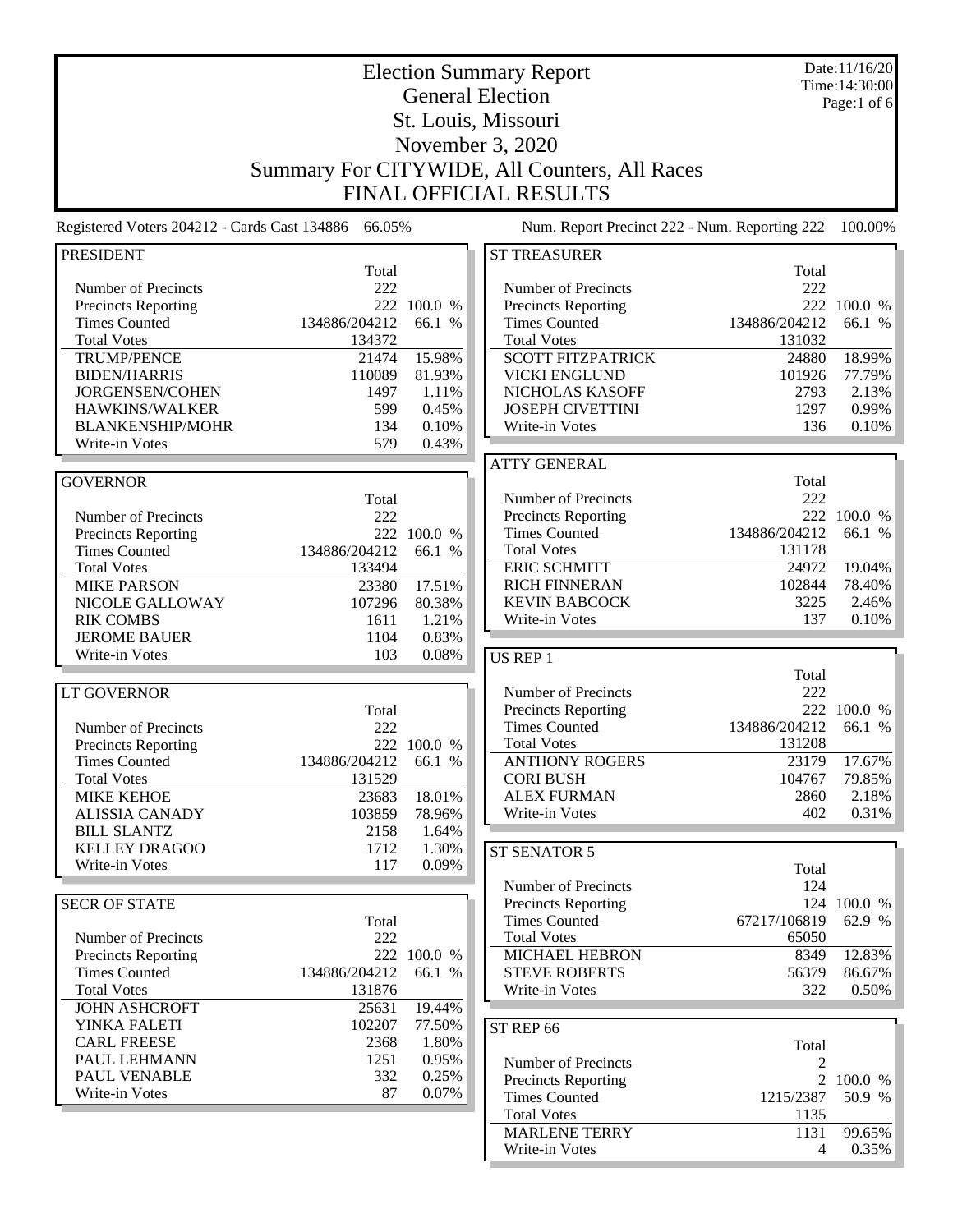|                                                     |                |                      | <b>Election Summary Report</b>                |                | Date:11/16/20<br>Time: 14:30:00 |
|-----------------------------------------------------|----------------|----------------------|-----------------------------------------------|----------------|---------------------------------|
|                                                     |                |                      | <b>General Election</b>                       |                | Page:2 of 6                     |
|                                                     |                |                      | St. Louis, Missouri                           |                |                                 |
|                                                     |                | November 3, 2020     |                                               |                |                                 |
|                                                     |                |                      | Summary For CITYWIDE, All Counters, All Races |                |                                 |
|                                                     |                |                      | <b>FINAL OFFICIAL RESULTS</b>                 |                |                                 |
| Registered Voters 204212 - Cards Cast 134886 66.05% |                |                      | Num. Report Precinct 222 - Num. Reporting 222 |                | 100.00%                         |
| ST REP 76                                           |                |                      | ST REP 81                                     |                |                                 |
|                                                     | Total          |                      |                                               | Total          |                                 |
| Number of Precincts                                 | 28             |                      | Number of Precincts                           | 21             |                                 |
| Precincts Reporting                                 | 28             | 100.0 %              | Precincts Reporting                           | 21             | 100.0 %                         |
| <b>Times Counted</b>                                | 11996/22413    | 53.5 %               | <b>Times Counted</b>                          | 13758/21145    | 65.1 %                          |
| <b>Total Votes</b><br><b>MARLON ANDERSON</b>        | 11285<br>11236 | 99.57%               | <b>Total Votes</b><br><b>STEVE BUTZ</b>       | 11770<br>11461 | 97.37%                          |
| Write-in Votes                                      | 49             | 0.43%                | Write-in Votes                                | 309            | 2.63%                           |
|                                                     |                |                      |                                               |                |                                 |
| ST REP 77                                           |                |                      | ST REP 82                                     |                |                                 |
|                                                     | Total          |                      |                                               | Total          |                                 |
| Number of Precincts                                 | 25             |                      | Number of Precincts                           | 23             |                                 |
| Precincts Reporting<br><b>Times Counted</b>         | 14155/23050    | 25 100.0 %<br>61.4 % | Precincts Reporting<br><b>Times Counted</b>   | 20711/26381    | 23 100.0 %<br>78.5 %            |
| <b>Total Votes</b>                                  | 12690          |                      | <b>Total Votes</b>                            | 20020          |                                 |
| KIMBERLY-ANN COLLINS                                | 12537          | 98.79%               | <b>ROBERT CRUMP</b>                           | 5283           | 26.39%                          |
| Write-in Votes                                      | 153            | 1.21%                | <b>DONNA BARINGER</b>                         | 14702          | 73.44%                          |
|                                                     |                |                      | Write-in Votes                                | 35             | 0.17%                           |
| ST REP 78                                           |                |                      |                                               |                |                                 |
|                                                     | Total          |                      | ST REP 83                                     |                |                                 |
| Number of Precincts                                 | 25             |                      |                                               | Total          |                                 |
| Precincts Reporting<br><b>Times Counted</b>         | 13624/22170    | 25 100.0 %<br>61.5 % | Number of Precincts<br>Precincts Reporting    | 7              | 7 100.0 %                       |
| <b>Total Votes</b>                                  | 13076          |                      | <b>Times Counted</b>                          | 6118/7912      | 77.3 %                          |
| <b>TIMOTHY GARTIN</b>                               | 1890           | 14.45%               | <b>Total Votes</b>                            | 5551           |                                 |
| <b>RASHEEN ALDRIDGE</b>                             | 11148          | 85.26%               | <b>JO DOLL</b>                                | 4361           | 78.56%                          |
| Write-in Votes                                      | 38             | 0.29%                | <b>ANDREW BOLIN</b>                           | 1135           | 20.45%                          |
|                                                     |                |                      | Write-in Votes                                | 55             | 0.99%                           |
| ST REP 79                                           |                |                      |                                               |                |                                 |
| Number of Precincts                                 | Total<br>31    |                      | ST REP 84                                     | Total          |                                 |
| Precincts Reporting                                 | 31             | 100.0 %              | Number of Precincts                           | 25             |                                 |
| <b>Times Counted</b>                                | 16474/25275    | 65.2 %               | Precincts Reporting                           |                | 25 100.0 %                      |
| <b>Total Votes</b>                                  | 14551          |                      | <b>Times Counted</b>                          | 15220/23693    | 64.2 %                          |
| <b>LAKEYSHA BOSLEY</b>                              | 14321          | 98.42%               | <b>Total Votes</b>                            | 13419          |                                 |
| Write-in Votes                                      | 230            | 1.58%                | <b>WILEY PRICE</b>                            | 13191          | 98.30%                          |
|                                                     |                |                      | Write-in Votes                                | 228            | 1.70%                           |
| ST REP 80                                           | Total          |                      | ST REP 91                                     |                |                                 |
| Number of Precincts                                 | 28             |                      |                                               | Total          |                                 |
| Precincts Reporting                                 |                | 28 100.0 %           | Number of Precincts                           | 2              |                                 |
| <b>Times Counted</b>                                | 18336/24836    | 73.8 %               | Precincts Reporting                           | $\overline{2}$ | 100.0 %                         |
| <b>Total Votes</b>                                  | 15943          |                      | <b>Times Counted</b>                          | 646/863        | 74.9 %                          |
| PETER MERIDETH                                      | 15637          | 98.08%               | <b>Total Votes</b>                            | 533            |                                 |
| Write-in Votes                                      | 306            | 1.92%                | <b>SARAH UNSICKER</b>                         | 517            | 97.00%                          |
|                                                     |                |                      | Write-in Votes                                | 16             | 3.00%                           |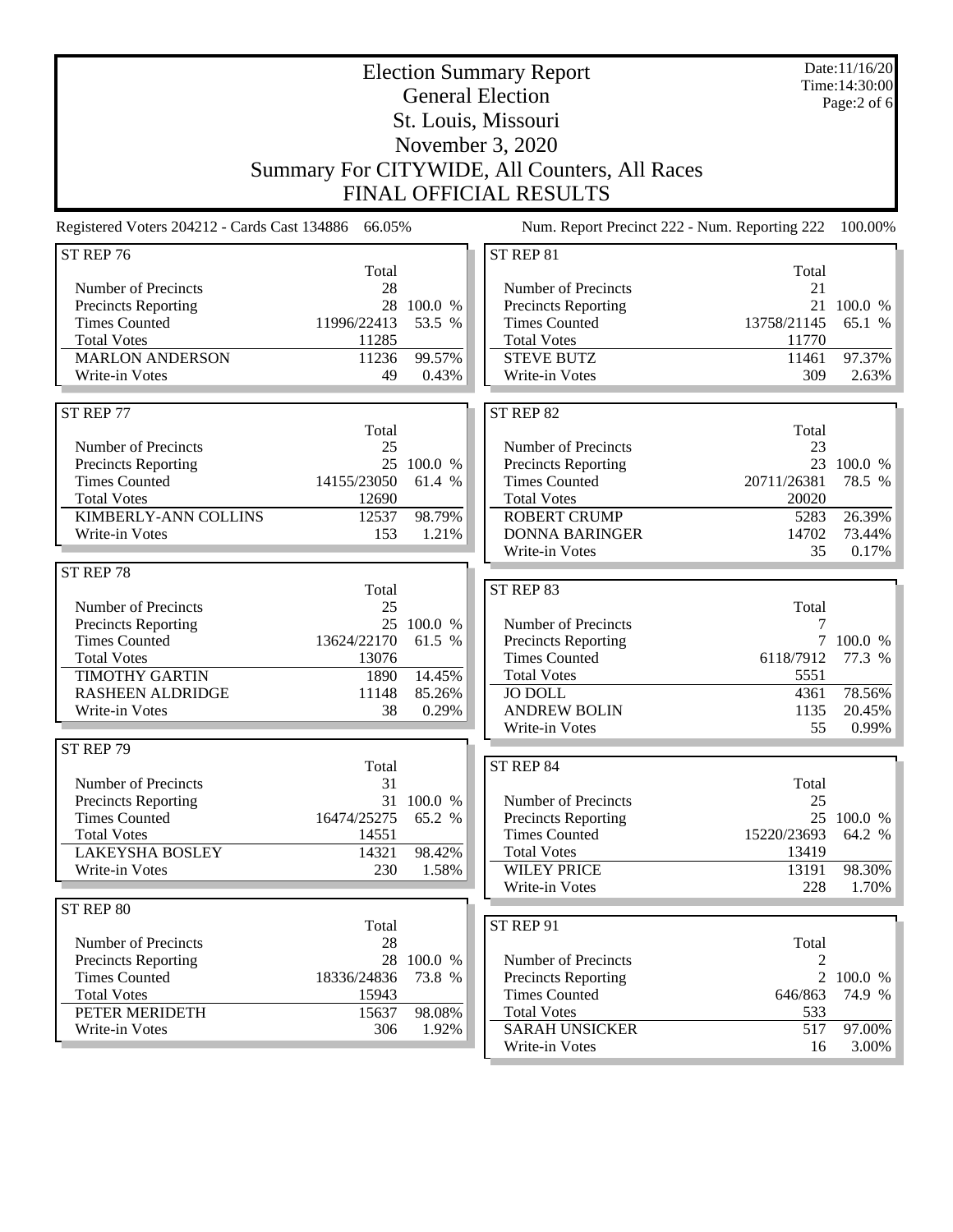|                                                     |                         |                       | <b>Election Summary Report</b>                    |                         | Date:11/16/20<br>Time: 14:30:00 |
|-----------------------------------------------------|-------------------------|-----------------------|---------------------------------------------------|-------------------------|---------------------------------|
|                                                     |                         |                       | <b>General Election</b>                           |                         | Page: 3 of 6                    |
|                                                     |                         |                       | St. Louis, Missouri                               |                         |                                 |
|                                                     |                         |                       | November 3, 2020                                  |                         |                                 |
|                                                     |                         |                       | Summary For CITYWIDE, All Counters, All Races     |                         |                                 |
| <b>FINAL OFFICIAL RESULTS</b>                       |                         |                       |                                                   |                         |                                 |
| Registered Voters 204212 - Cards Cast 134886 66.05% |                         |                       | Num. Report Precinct 222 - Num. Reporting 222     |                         | 100.00%                         |
| ST REP 93                                           |                         |                       | <b>KURT ODENWALD</b>                              |                         |                                 |
|                                                     | Total                   |                       |                                                   | Total                   |                                 |
| Number of Precincts<br><b>Precincts Reporting</b>   | 5<br>5                  | 100.0 %               | Number of Precincts<br><b>Precincts Reporting</b> | 222                     | 222 100.0 %                     |
| <b>Times Counted</b>                                | 2633/4087               | 64.4 %                | <b>Times Counted</b>                              | 134886/204212           | 66.1 %                          |
| <b>Total Votes</b>                                  | 2509                    |                       | <b>Total Votes</b>                                | 115437                  |                                 |
| <b>GABRIEL JONES</b>                                | 1059                    | 42.21%                | <b>YES</b>                                        | 68188                   | 59.07%                          |
| <b>BRIDGET MOORE</b>                                | 1445                    | 57.59%                | N <sub>O</sub>                                    | 47249                   | 40.93%                          |
| Write-in Votes                                      | 5                       | 0.20%                 |                                                   |                         |                                 |
|                                                     |                         |                       | <b>ROBIN RANSOM</b>                               |                         |                                 |
| <b>CIRCUIT ATTY</b>                                 |                         |                       |                                                   | Total                   |                                 |
| Number of Precincts                                 | Total<br>222            |                       | Number of Precincts<br><b>Precincts Reporting</b> | 222                     | 222 100.0 %                     |
| Precincts Reporting                                 |                         | 222 100.0 %           | <b>Times Counted</b>                              | 134886/204212           | 66.1 %                          |
| <b>Times Counted</b>                                | 134886/204212           | 66.1 %                | <b>Total Votes</b>                                | 115457                  |                                 |
| <b>Total Votes</b>                                  | 130294                  |                       | <b>YES</b>                                        | 78305                   | 67.82%                          |
| DANIEL ZDRODOWSKI                                   | 33509                   | 25.72%                | NO                                                | 37152                   | 32.18%                          |
| <b>KIMBERLY GARDNER</b>                             | 96432                   | 74.01%                |                                                   |                         |                                 |
| Write-in Votes                                      | 353                     | 0.27%                 | <b>DAVID DOWD</b>                                 |                         |                                 |
|                                                     |                         |                       |                                                   | Total                   |                                 |
| <b>SHERIFF</b>                                      |                         |                       | Number of Precincts                               | 222                     |                                 |
|                                                     | Total                   |                       | Precincts Reporting                               | 222                     | 100.0 %                         |
| Number of Precincts<br><b>Precincts Reporting</b>   | 222                     | 222 100.0 %           | <b>Times Counted</b><br><b>Total Votes</b>        | 134886/204212<br>112947 | 66.1 %                          |
| <b>Times Counted</b>                                | 134886/204212           | 66.1 %                | <b>YES</b>                                        | 68968                   | 61.06%                          |
| <b>Total Votes</b>                                  | 129259                  |                       | NO                                                | 43979                   | 38.94%                          |
| <b>JOHN CASTELLANO</b>                              | 24242                   | 18.75%                |                                                   |                         |                                 |
| <b>VERNON BETTS</b>                                 | 104583                  | 80.91%                | <b>ELIZABETH HOGAN</b>                            |                         |                                 |
| Write-in Votes                                      | 434                     | 0.34%                 |                                                   | Total                   |                                 |
|                                                     |                         |                       | Number of Precincts                               | 222                     |                                 |
| <b>TREASURER</b>                                    |                         |                       | Precincts Reporting                               |                         | 222 100.0 %                     |
|                                                     | Total                   |                       | <b>Times Counted</b>                              | 134886/204212           | 66.1 %                          |
| Number of Precincts                                 | 222                     |                       | <b>Total Votes</b>                                | 111807                  |                                 |
| <b>Precincts Reporting</b>                          |                         | 222 100.0 %           | <b>YES</b>                                        | 70474                   | 63.03%                          |
| <b>Times Counted</b><br><b>Total Votes</b>          | 134886/204212<br>130213 | 66.1 %                | NO                                                | 41333                   | 36.97%                          |
| <b>ROBERT VROMAN</b>                                | 26267                   | 20.17%                |                                                   |                         |                                 |
| <b>TISHAURA JONES</b>                               | 101062                  | 77.61%                | <b>KATHERINE FOWLER</b>                           |                         |                                 |
| DON DE VIVO                                         | 2697                    | 2.07%                 | Number of Precincts                               | Total<br>222            |                                 |
| Write-in Votes                                      | 187                     | 0.14%                 | Precincts Reporting                               | 222                     | 100.0 %                         |
|                                                     |                         |                       | <b>Times Counted</b>                              | 134886/204212           | 66.1 %                          |
| PATRICIA BRECKENRIDGE                               |                         |                       | <b>Total Votes</b>                                | 111421                  |                                 |
|                                                     | Total                   |                       | <b>YES</b>                                        | 78367                   | 70.33%                          |
| Number of Precincts                                 | 222                     |                       | NO                                                | 33054                   | 29.67%                          |
| <b>Precincts Reporting</b><br><b>Times Counted</b>  | 134886/204212           | 222 100.0 %<br>66.1 % |                                                   |                         |                                 |
| <b>Total Votes</b>                                  | 116435                  |                       |                                                   |                         |                                 |
| <b>YES</b>                                          | 79537                   | 68.31%                |                                                   |                         |                                 |
| NO                                                  | 36898                   | 31.69%                |                                                   |                         |                                 |
|                                                     |                         |                       |                                                   |                         |                                 |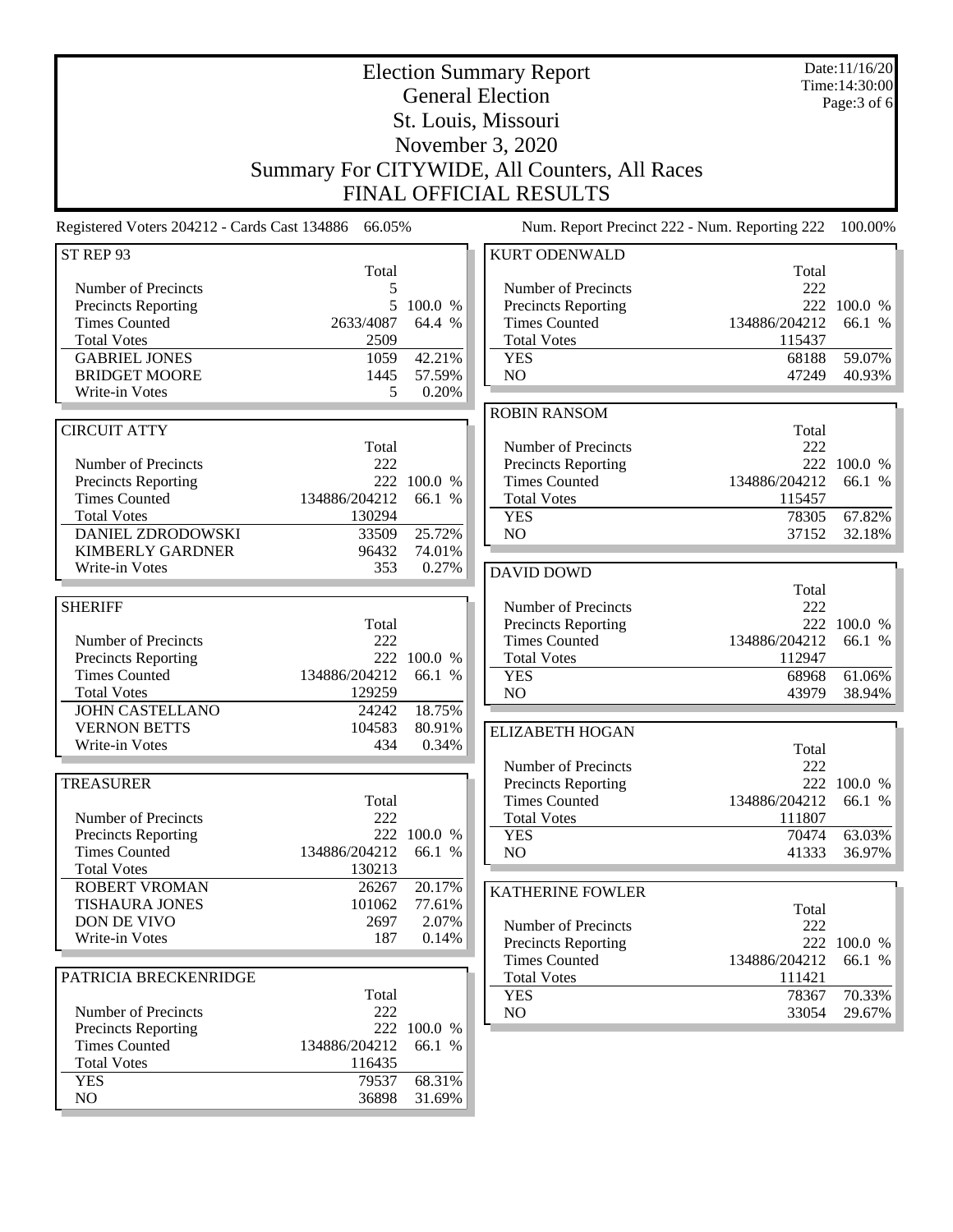|                                                     |                |                  | <b>Election Summary Report</b>                |                | Date:11/16/20<br>Time: 14:30:00 |
|-----------------------------------------------------|----------------|------------------|-----------------------------------------------|----------------|---------------------------------|
|                                                     |                |                  | <b>General Election</b>                       |                | Page: 4 of 6                    |
|                                                     |                |                  | St. Louis, Missouri                           |                |                                 |
| November 3, 2020                                    |                |                  |                                               |                |                                 |
|                                                     |                |                  | Summary For CITYWIDE, All Counters, All Races |                |                                 |
|                                                     |                |                  | <b>FINAL OFFICIAL RESULTS</b>                 |                |                                 |
| Registered Voters 204212 - Cards Cast 134886 66.05% |                |                  | Num. Report Precinct 222 - Num. Reporting 222 |                | 100.00%                         |
| <b>CALEA STOVALL-REID</b>                           |                |                  | <b>JOSEPH WHYTE</b>                           |                |                                 |
| Number of Precincts                                 | Total<br>222   |                  | Number of Precincts                           | Total<br>222   |                                 |
| <b>Precincts Reporting</b>                          |                | 222 100.0 %      | <b>Precincts Reporting</b>                    |                | 222 100.0 %                     |
| <b>Times Counted</b>                                | 134886/204212  | 66.1 %           | <b>Times Counted</b>                          | 134886/204212  | 66.1 %                          |
| <b>Total Votes</b>                                  | 111658         |                  | <b>Total Votes</b>                            | 109962         |                                 |
| <b>YES</b>                                          | 77787          | 69.67%           | <b>YES</b>                                    | 65990          | 60.01%                          |
| N <sub>O</sub>                                      | 33871          | 30.33%           | N <sub>O</sub>                                | 43972          | 39.99%                          |
| MICHAEL STELZER                                     |                |                  | <b>ANNETTE LLEWELLYN</b>                      |                |                                 |
|                                                     | Total          |                  |                                               | Total          |                                 |
| Number of Precincts                                 | 222            |                  | Number of Precincts                           | 222            |                                 |
| <b>Precincts Reporting</b>                          |                | 222 100.0 %      | Precincts Reporting                           |                | 222 100.0 %                     |
| <b>Times Counted</b>                                | 134886/204212  | 66.1 %           | <b>Times Counted</b>                          | 134886/204212  | 66.1 %                          |
| <b>Total Votes</b>                                  | 111332         |                  | <b>Total Votes</b>                            | 110790         |                                 |
| <b>YES</b>                                          | 64841          | 58.24%           | <b>YES</b>                                    | 77356          | 69.82%                          |
| N <sub>O</sub>                                      | 46491          | 41.76%           | N <sub>O</sub>                                | 33434          | 30.18%                          |
| <b>TIMOTHY BOYER</b>                                |                |                  | <b>CLINTON WRIGHT</b>                         |                |                                 |
|                                                     | Total          |                  |                                               | Total          |                                 |
| Number of Precincts                                 | 222            |                  | Number of Precincts                           | 222            |                                 |
| <b>Precincts Reporting</b>                          |                | 222 100.0 %      | Precincts Reporting                           |                | 222 100.0 %                     |
| <b>Times Counted</b>                                | 134886/204212  | 66.1 %           | <b>Times Counted</b>                          | 134886/204212  | 66.1 %                          |
| <b>Total Votes</b>                                  | 110390         |                  | <b>Total Votes</b>                            | 109728         |                                 |
| <b>YES</b><br>N <sub>O</sub>                        | 64204<br>46186 | 58.16%<br>41.84% | <b>YES</b><br>NO                              | 67574<br>42154 | 61.58%<br>38.42%                |
|                                                     |                |                  |                                               |                |                                 |
| <b>SCOTT MILLIKAN</b>                               |                |                  | <b>STEVEN OHMER</b>                           |                |                                 |
| Number of Precincts                                 | Total<br>222   |                  | Number of Precincts                           | Total<br>222   |                                 |
| <b>Precincts Reporting</b>                          | 222            | 100.0 %          | Precincts Reporting                           |                | 222 100.0 %                     |
| <b>Times Counted</b>                                | 134886/204212  | 66.1 %           | <b>Times Counted</b>                          | 134886/204212  | 66.1 %                          |
| <b>Total Votes</b>                                  | 110242         |                  | <b>Total Votes</b>                            | 110283         |                                 |
| <b>YES</b>                                          | 63575          | 57.67%           | <b>YES</b>                                    | 66419          | 60.23%                          |
| NO                                                  | 46667          | 42.33%           | NO                                            | 43864          | 39.77%                          |
| MADELINE CONNOLLY                                   |                |                  | <b>DAVID ROITHER</b>                          |                |                                 |
|                                                     | Total          |                  |                                               | Total          |                                 |
| Number of Precincts                                 | 222            |                  | Number of Precincts                           | 222            |                                 |
| Precincts Reporting                                 | 222            | 100.0 %          | Precincts Reporting                           | 222            | 100.0 %                         |
| <b>Times Counted</b>                                | 134886/204212  | 66.1 %           | <b>Times Counted</b>                          | 134886/204212  | 66.1 %                          |
| <b>Total Votes</b>                                  | 110562         |                  | <b>Total Votes</b>                            | 109709         |                                 |
| <b>YES</b>                                          | 72653          | 65.71%           | <b>YES</b>                                    | 64299          | 58.61%                          |
| NO                                                  | 37909          | 34.29%           | NO                                            | 45410          | 41.39%                          |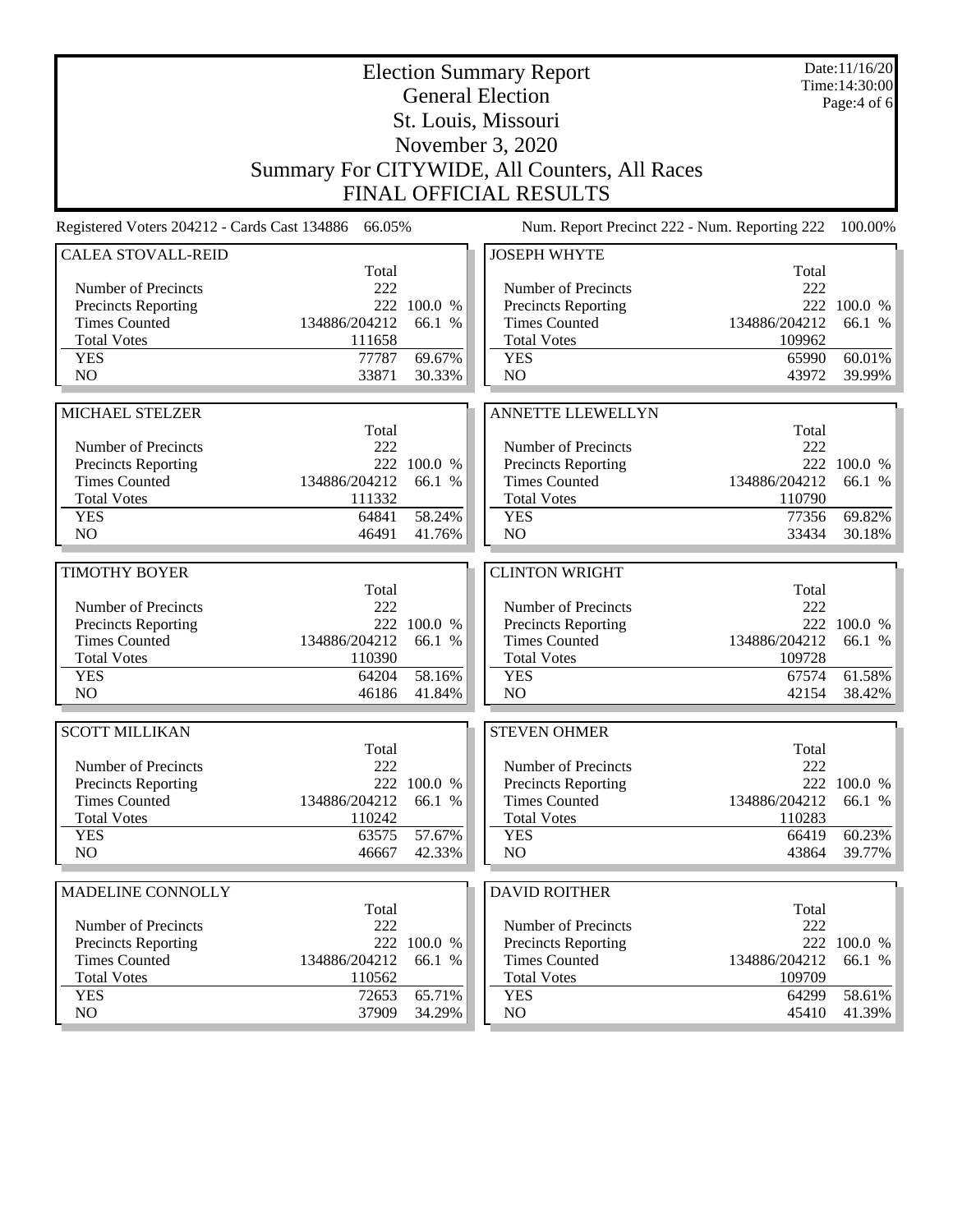|                                                                                                                                                                 | Date:11/16/20<br>Time: 14:30:00    |
|-----------------------------------------------------------------------------------------------------------------------------------------------------------------|------------------------------------|
| <b>General Election</b>                                                                                                                                         | Page:5 of 6                        |
| St. Louis, Missouri                                                                                                                                             |                                    |
| November 3, 2020                                                                                                                                                |                                    |
| Summary For CITYWIDE, All Counters, All Races                                                                                                                   |                                    |
| <b>FINAL OFFICIAL RESULTS</b>                                                                                                                                   |                                    |
| Registered Voters 204212 - Cards Cast 134886 66.05%<br>Num. Report Precinct 222 - Num. Reporting 222                                                            | 100.00%                            |
| THOMAS McCARTHY<br><b>CON AMEND 1</b>                                                                                                                           |                                    |
| Total                                                                                                                                                           | Total                              |
| Number of Precincts<br>222<br>Number of Precincts<br>222 100.0 %                                                                                                | 222<br>222 100.0 %                 |
| <b>Precincts Reporting</b><br><b>Precincts Reporting</b><br><b>Times Counted</b><br>134886/204212<br><b>Times Counted</b><br>134886/204212<br>66.1 %            | 66.1 %                             |
| <b>Total Votes</b><br>109763<br><b>Total Votes</b>                                                                                                              | 128579                             |
| 59.55%<br><b>YES</b><br>65364<br><b>YES</b>                                                                                                                     | 43.88%<br>56426                    |
| NO<br>NO<br>44399<br>40.45%                                                                                                                                     | 72153<br>56.12%                    |
|                                                                                                                                                                 |                                    |
| MICHAEL COLONA<br><b>CON AMEND 3</b>                                                                                                                            |                                    |
| Total                                                                                                                                                           | Total                              |
| Number of Precincts<br>222<br>Number of Precincts                                                                                                               | 222                                |
| 222 100.0 %<br><b>Precincts Reporting</b><br>Precincts Reporting                                                                                                | 222 100.0 %                        |
| 134886/204212<br><b>Times Counted</b><br>66.1 %<br><b>Times Counted</b><br>134886/204212<br>110391                                                              | 66.1 %                             |
| <b>Total Votes</b><br><b>Total Votes</b><br>60.64%<br><b>YES</b><br>66942<br><b>YES</b>                                                                         | 130068<br>31.76%<br>41311          |
| NO<br>NO<br>43449<br>39.36%                                                                                                                                     | 88757<br>68.24%                    |
|                                                                                                                                                                 |                                    |
| <b>PROP D</b><br><b>CRAIG HIGGINS</b>                                                                                                                           |                                    |
| Total                                                                                                                                                           |                                    |
|                                                                                                                                                                 | Total                              |
| 222<br>Number of Precincts<br>Number of Precincts                                                                                                               | 222                                |
| 222 100.0 %<br>Precincts Reporting<br><b>Precincts Reporting</b>                                                                                                | 222 100.0 %                        |
| <b>Times Counted</b><br>134886/204212<br><b>Times Counted</b><br>134886/204212<br>66.1 %                                                                        | 66.1 %                             |
| <b>Total Votes</b><br>110032<br><b>Total Votes</b>                                                                                                              | 128202                             |
| 66.43%<br><b>YES</b><br>73089<br><b>YES</b>                                                                                                                     | 68.15%<br>87369                    |
| N <sub>O</sub><br>N <sub>O</sub><br>36943<br>33.57%                                                                                                             | 40833<br>31.85%                    |
| <b>LYNNE PERKINS</b><br>PROP <sub>1</sub>                                                                                                                       |                                    |
| Total                                                                                                                                                           | Total                              |
| Number of Precincts<br>222<br>Number of Precincts                                                                                                               | 222                                |
| 222 100.0 %<br>Precincts Reporting<br><b>Precincts Reporting</b>                                                                                                | 222 100.0 %                        |
| <b>Times Counted</b><br>134886/204212<br><b>Times Counted</b><br>134886/204212<br>66.1 %                                                                        | 66.1 %                             |
| <b>Total Votes</b><br>110607<br><b>Total Votes</b>                                                                                                              | 128609                             |
| 70.95%<br><b>YES</b><br>78478<br><b>YES</b><br>NO<br>NO<br>32129<br>29.05%                                                                                      | 49.84%<br>64094<br>64515<br>50.16% |
|                                                                                                                                                                 |                                    |
| <b>PROPR</b><br>NICOLE COLBERT-BOTCHWAY                                                                                                                         |                                    |
| Total                                                                                                                                                           | Total                              |
| Number of Precincts<br>222<br>Number of Precincts                                                                                                               | 222                                |
| 222<br><b>Precincts Reporting</b><br>100.0 %<br>Precincts Reporting<br><b>Times Counted</b><br>134886/204212<br><b>Times Counted</b><br>134886/204212<br>66.1 % | 222 100.0 %<br>66.1 %              |
| <b>Total Votes</b><br>110860<br><b>Total Votes</b>                                                                                                              | 129299                             |
| 71.49%<br><b>YES</b><br>79252<br><b>YES</b><br>NO<br>NO<br>31608<br>28.51%                                                                                      | 72745<br>56.26%<br>43.74%<br>56554 |